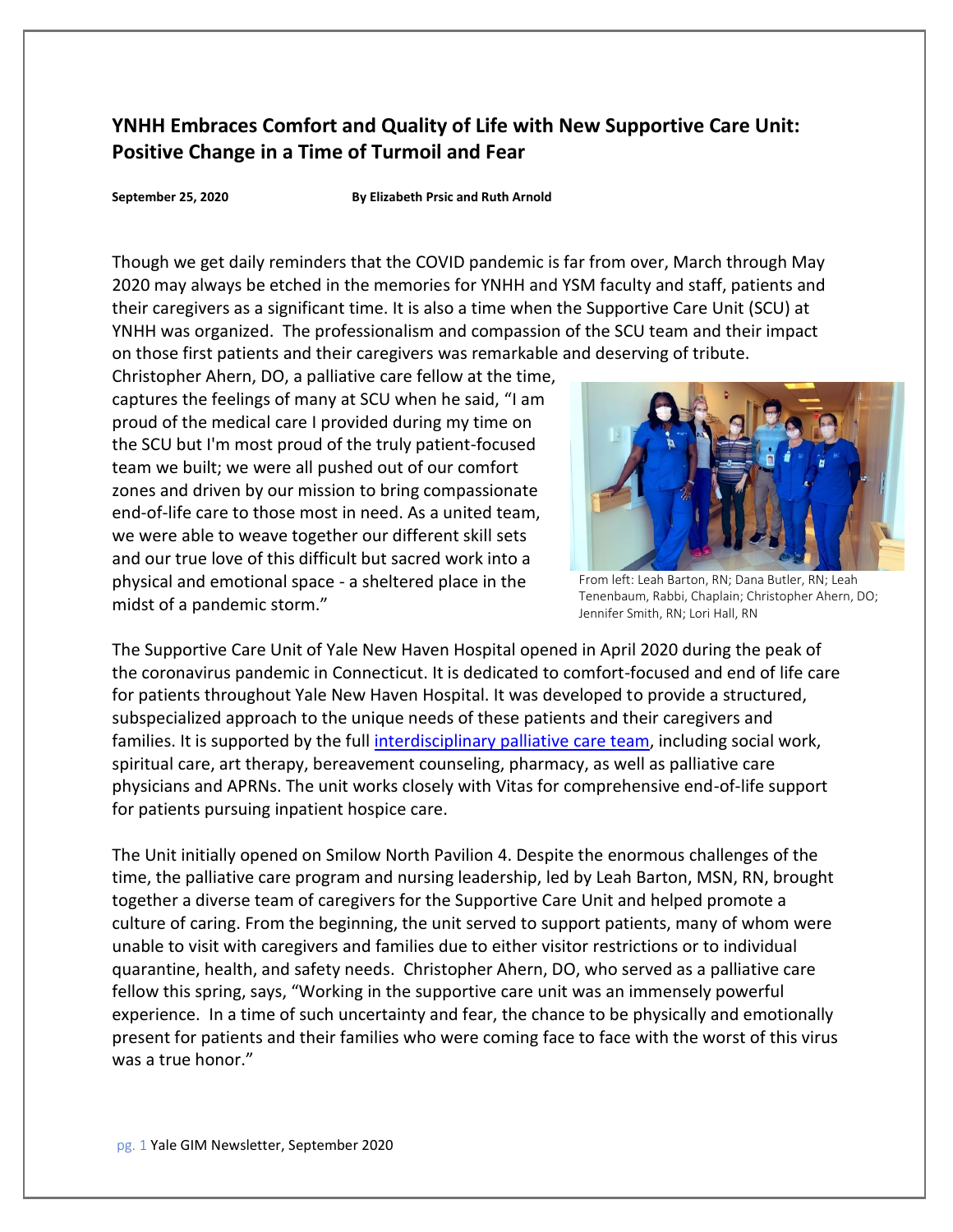In addition to comprehensive symptom management and comfort-focused medical care, the unit supports patients and families through unique, thoughtful means. Families are encouraged to contact bedside nurses 24/7 for updates on their loved ones and can host virtual visits if



Supportive Care Unit Nurses. From left: Tracy Carafeno, Donna Angelo, Carolyn Thompson, and Maggie Zampano

loved ones are unable to come to the bedside. Led by Leah Tenenbaum, palliative care chaplain, the unit creates patient biographies which are posted at the bedside, providing structure for families to describe their loved ones, their lives, values, and what they would want to communicate to their caregivers. This helps the Supportive Care Unit tailor care for patients, and fosters connection between patients and providers, especially when patients are unable to speak for themselves. For example, learning about the music patients prefer helps provide comfort for families and patients, and in some cases obviates the need for pharmacologic therapy for agitation or delirium. The unit receives pictures from family to post at the bedside to provide comfort and familiarity, and supply handknit blankets and even fresh flowers from volunteer services for patient rooms. Through a YNHH Auxiliary grant, volunteer services provide reading materials focused on grief, loss and end-of-life care, as well as art materials and journals, for families visiting the unit.

The story of Gloria Peragine exemplifies the goals and strengths of the Supportive Care Unit at YNHH. Gloria was in a community nursing home at the beginning of the COVID pandemic. She tested positive for COVID-19 on April 22. She had been unable to have daily visits from her daughter, Teri Phillips, for several weeks due to visitor restrictions related to the pandemic. While initial symptoms were mild, her condition worsened, and she was transferred to YNHH May 3 after a fall. Teri learned of the severity of her mother's illness and received regular communication from the time of admission to YNHH. Despite usual medical care, Gloria's condition continued to decline, and it became clearer to her caregivers and family that she was likely nearing the end of her life. After extensive discussions with Gloria's doctors and nurses, her family decided to focus on comfort-focused care. At that, point, Gloria was transferred to the Supportive Care Unit. Once there, Teri said, "What impressed me the most with Liz and team and, all at Yale



From left Elizabeth Prsic, MD, Meredith Carnelli, APRN, Christina Holt, APRN

actually, was the personal care and attention that they gave her – the fact that they asked her what kind of food she likes, what kind of music, what movies does she like? They were treating her as a patient and as a family member, rather than as someone at the end stage of her life. It was a beautiful ending to a terrible tragedy." She added, "The best decision I ever made was to move her to Yale; […] I know the last week of her life was comfortable, that someone cared for her and went in every hour or as needed because they cared – because we could not go." The Supportive Care Unit team met its mission by providing all-encompassing care for Gloria and her family.